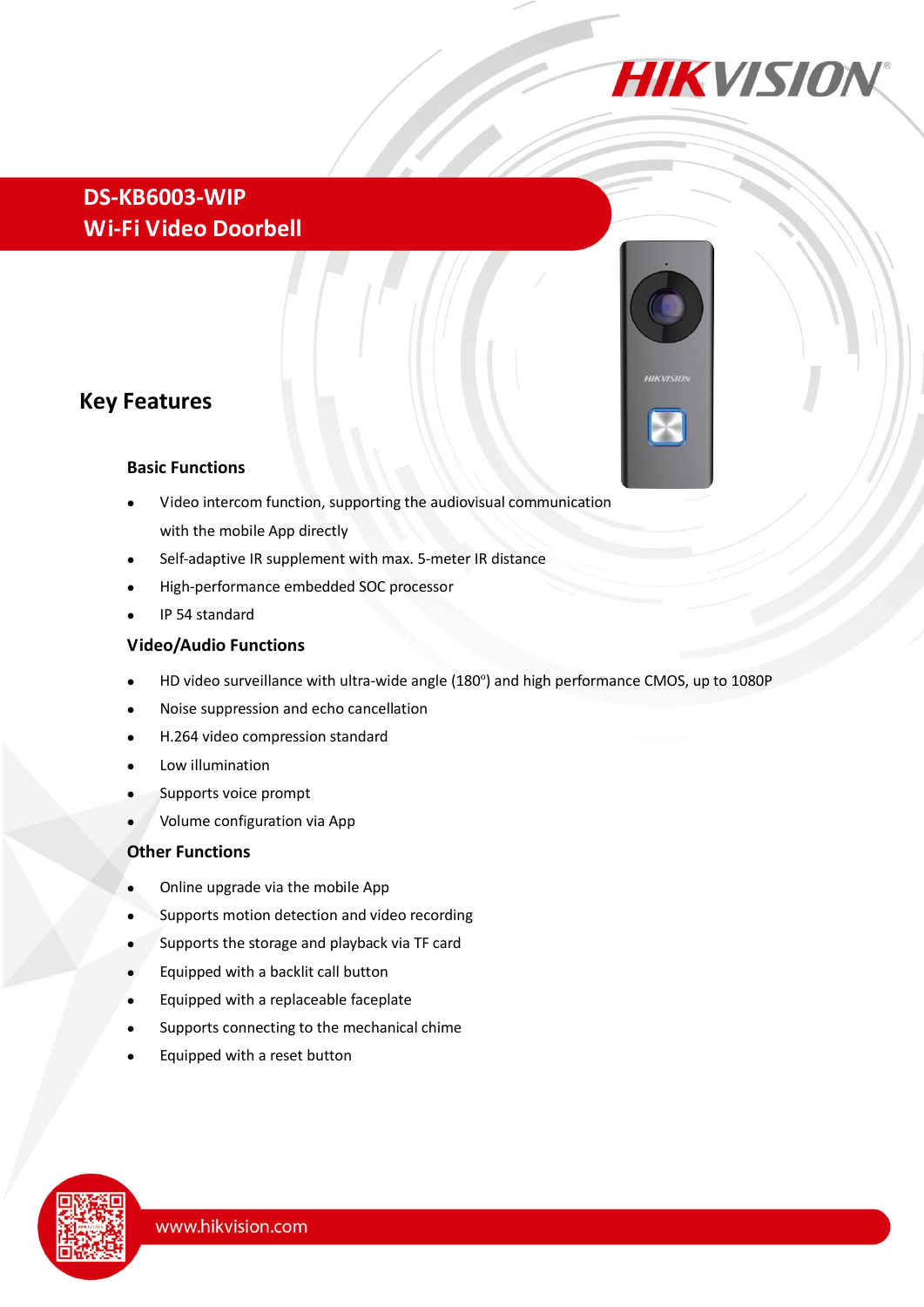

# **Specifications**

¥,

| <b>Model</b>                 |                                      | <b>DS-KB6003-WIP</b>                                             |
|------------------------------|--------------------------------------|------------------------------------------------------------------|
| <b>System</b><br>parameters  | <b>Processor</b>                     | High-Performance Embedded SOC Processor                          |
|                              | <b>Operation system</b>              | <b>Embedded Linux Operation System</b>                           |
| Camera<br>parameters         | Image sensor                         | CMOS 2MP HD Colorful Camera                                      |
|                              | <b>Light sensitivity</b>             | Low Illumination                                                 |
|                              | Lens                                 | f1.96 mm, F 2.2                                                  |
|                              | <b>Field of view</b>                 | 180 °(Horizontal), 96 °(Vertical)                                |
| Video<br>parameters          | <b>Video compression</b><br>standard | H.264                                                            |
|                              | <b>Video streaming</b>               | Dual Stream<br>Main Stream: 1080P, Sub-Stream: VGA               |
|                              | <b>Anti-flicker</b><br>frequency     | 50 Hz, 60 Hz                                                     |
|                              | Wide dynamic range                   | <b>WDR</b>                                                       |
| <b>Audio</b><br>parameters   | <b>Audio streaming</b>               | Two-Way, Full Duplex                                             |
|                              | <b>Audio input</b>                   | <b>Built-in Omnidirectional Microphone</b>                       |
|                              | <b>Audio output</b>                  | Built-in Loudspeaker                                             |
|                              | <b>Audio compression</b><br>standard | G.711 U                                                          |
|                              | <b>Audio compression</b><br>rate     | 64 Kbps                                                          |
|                              | <b>Audio quality</b>                 | Noise Suppression and Echo Cancellation                          |
| Light<br>supplement          | <b>Light supplement</b><br>mode      | IR Supplement, IR Distance: 5 Meters                             |
|                              | Wavelength                           | 940 nm                                                           |
| <b>Network</b><br>parameters | Network protocol                     | TCP/IP, RTSP                                                     |
|                              | <b>Network interface</b>             | 1 Wireless Interface (Wireless Network Card), Supporting 2.4 GHz |
| Event                        | <b>Motion Detection</b>              | Supported                                                        |
| <b>Alarm</b>                 | <b>Motion Detection</b><br>Alarm     | Supported                                                        |
| <b>Device</b><br>interfaces  | <b>TF card</b>                       | Max. 128 G                                                       |
|                              | <b>Button</b>                        | 1 Call Button, 1 Reset Button                                    |
| General                      | Ingress protection<br>level          | <b>IP 54</b>                                                     |
|                              | Power supply                         | 16 VAC to 24 VAC                                                 |
|                              | <b>Power frequency</b>               | 50 Hz to 60 Hz                                                   |
|                              | <b>Power consumption</b>             | Max. 0.6 A                                                       |
|                              | <b>Working</b><br>temperature        | -30° C to +50° C (-22° F to 122° F)                              |
|                              | <b>Working humidity</b>              | 10% to 90%                                                       |
|                              | <b>Dimensions</b>                    | 122.4 mm x 45.9 mm x 28.1 mm (4.82" x 1.81" x 1.11")             |